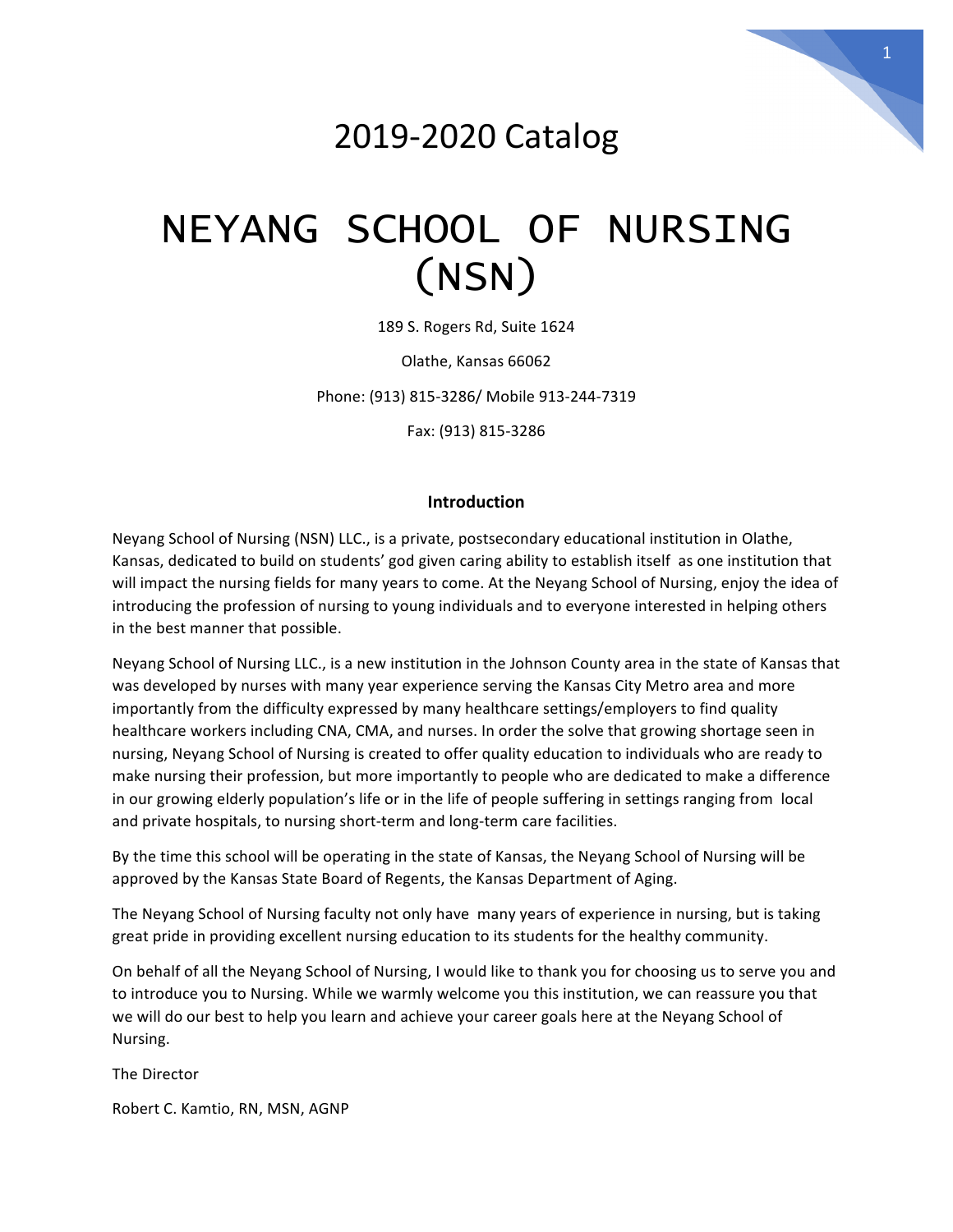# **Table of contents**

# **Introduction**

|                                   | PAGE |
|-----------------------------------|------|
| Owners                            | 3    |
| Faculty                           | 3    |
| Instructors                       | 3    |
| Mission                           | 4    |
| Vision                            | 4    |
| Philosophy                        | 4    |
| Location                          | 4    |
| Equipment                         | 4    |
| Approvals                         | 4    |
| Programs of Study                 | 4    |
| <b>Requirements for Admission</b> | 4    |

# **Admission Policies and Procedures**

| <b>Prior Education Transfer Credits</b>  | 5   |
|------------------------------------------|-----|
| Immunizations                            | 5   |
| <b>Background Checks</b>                 | 5   |
| <b>Travel and Clinic Schedules</b>       | 5   |
| <b>Essential Functions of Nursing</b>    | 5   |
| Refusal to care                          | 5   |
| <b>Students Seeking Reasonable</b>       | 5   |
| Accommodation                            | 5   |
| <b>Application Review and Acceptance</b> | 5-6 |
| <b>Program Requirements</b>              |     |
|                                          |     |

| Certified Nurse Aide Program               | b |
|--------------------------------------------|---|
| <b>Certified Medication Aide Program</b>   | 6 |
| Certified Nurse Aide Refresher Program     |   |
| Certified Medication Aide Update Program 6 |   |

# **Academic Policies and Procedures**

| <b>Class Times</b>                    | 6 |
|---------------------------------------|---|
| Academic Calendar                     | 6 |
| <b>Instruction Methods</b>            | 6 |
| Grade Point Average (GPA)             | 7 |
| <b>Grading Standards</b>              | 7 |
| Satisfactory Academic Progress Policy | 7 |
| Incomplete                            | 7 |
|                                       |   |
| <b>Grade Reports</b>                  |   |
|                                       |   |

| <b>Class Audit Policy</b>                   | 7         |
|---------------------------------------------|-----------|
| Attendance and Make-up Policies             | $7 - 8$   |
| Course Withdrawal or Failure                | 8         |
| Class Withdrawal and Program                | 8         |
| Drop procedure                              | 8         |
| Changes in Program or Policies              | 8         |
| Leave of Absence                            | 8         |
| Withdrawal from College                     | 8         |
| <b>Graduation Requirements</b>              | 8         |
| Transcripts                                 | 8         |
| Transferability of Credit                   | 9         |
| College Holidays                            | 9         |
| <b>Cancellation of Classes</b>              | 9         |
| <b>Student Services</b>                     |           |
| <b>Student Advising</b>                     | 9         |
| <b>Career Services</b>                      | 9         |
| <b>Heath Services</b>                       | 9         |
| Library Resources                           | 9         |
| Privacy Rights and Access to Education      |           |
| Records                                     | 10        |
| <b>Non-Discrimination Policy</b>            | 10        |
| <b>Student Dress Code</b>                   | $10 - 11$ |
| <b>Campus Safety and Security</b>           | 11        |
| Personal Property                           | 11        |
| <b>Student Conduct Policy</b>               | 11        |
| <b>Academic Integrity Policy</b>            | $11 - 12$ |
| <b>Student Grievance Procedure</b>          | 12        |
| <b>Tuition and Fees</b>                     |           |
| Tuition                                     | 12        |
| <b>Financial Aid</b>                        | 12        |
| <b>Tuition Refund Policy</b>                | 12        |
| Postponement of Start Date                  | 12-13     |
| Curriculum                                  |           |
| Certified Nurse Aide Program                | 13        |
| <b>Certified Medication Aide Program</b>    | 13        |
| Certified Nurse Aide Refresher Program 13   |           |
| Certified Medication Aide Update Program 13 |           |
| Academic Calendar Schedule                  | 14        |
|                                             |           |
|                                             |           |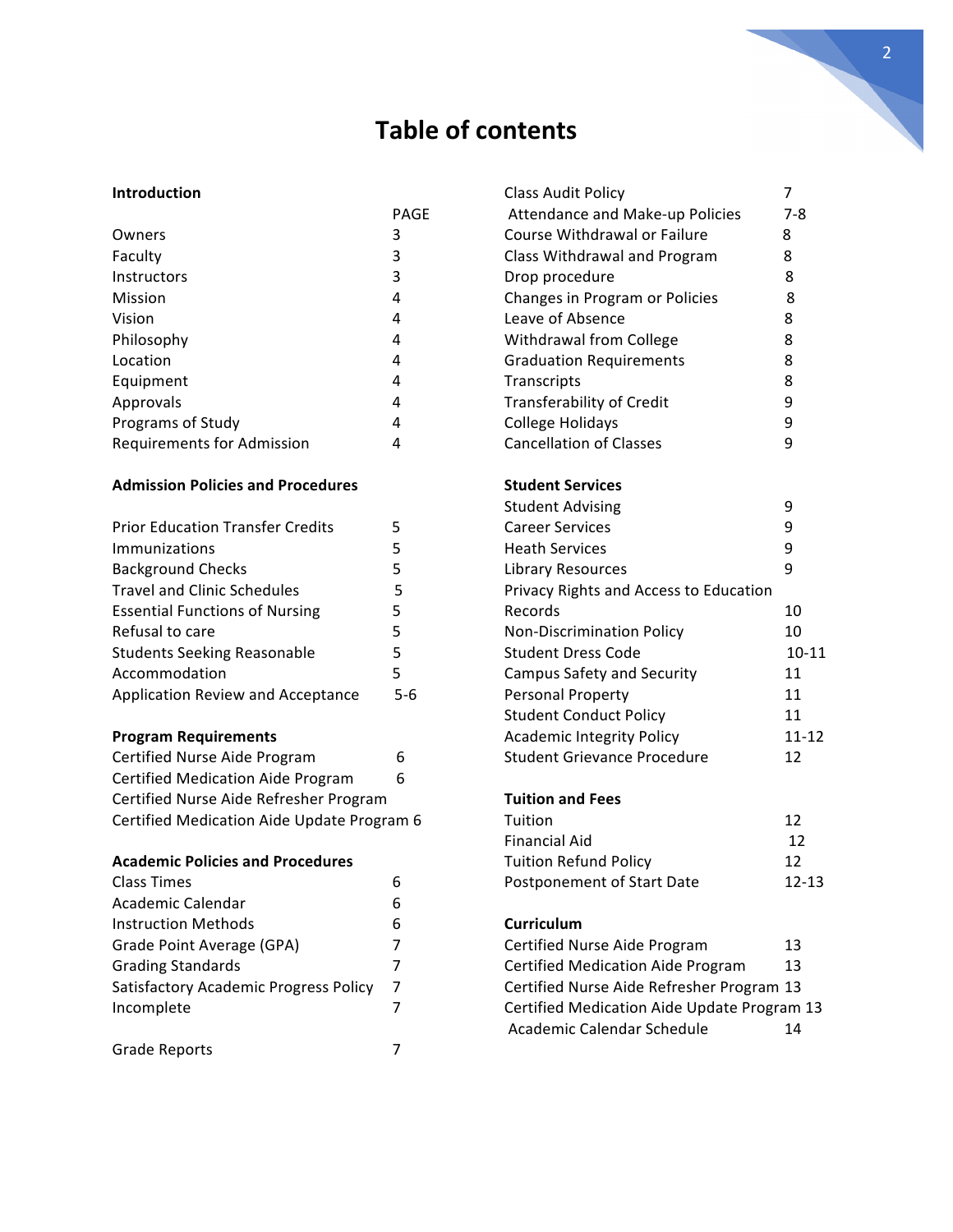

# **OWNERS:**

Name: Robert Claude Kamtio Kamgoum, RN, MSN, AGNP

**Address:** 189 S. Rogers Rd, suite 1624, Olathe, KS 66062

**Tel:** (913) 815-3286

**Fax:** 913-815-3286

# **Education:**

| <b>Master of Science in Nursing (MSN)</b>             | May 2017  |
|-------------------------------------------------------|-----------|
| (Maryville University, St. Louis, MO)                 |           |
| <b>Bachelor of Science in Nursing (BSN)</b>           | May 2009  |
| (Graceland University, Independence, MO)              |           |
| <b>Master of Education (High school math teacher)</b> | June 1997 |
| (Yaounde University, Yaounde, Cameroon -Africa)       |           |
| <b>Bachelor in Science / Biochemistry</b>             | June 1994 |

# **FACULTY:**

The Neyang School of Nursing currently has one faculty that will be the initial instructor and two prospective faculties. The initial faculty holds a master degrees in nursing (MSN) and the two prospective faculties hold ADN

# **INSTRUCTORS:**

- 1. Robert C. Kamtio Kamgoum, RN, MSN, AGNP
- Administrator/Instructor
- 2. Laura McQueen, RN, AND
- Instructor
- 3. Line M. Kamtio Tchouchidjoum, RN, AND
- Instructor

Date of Publication: August 2019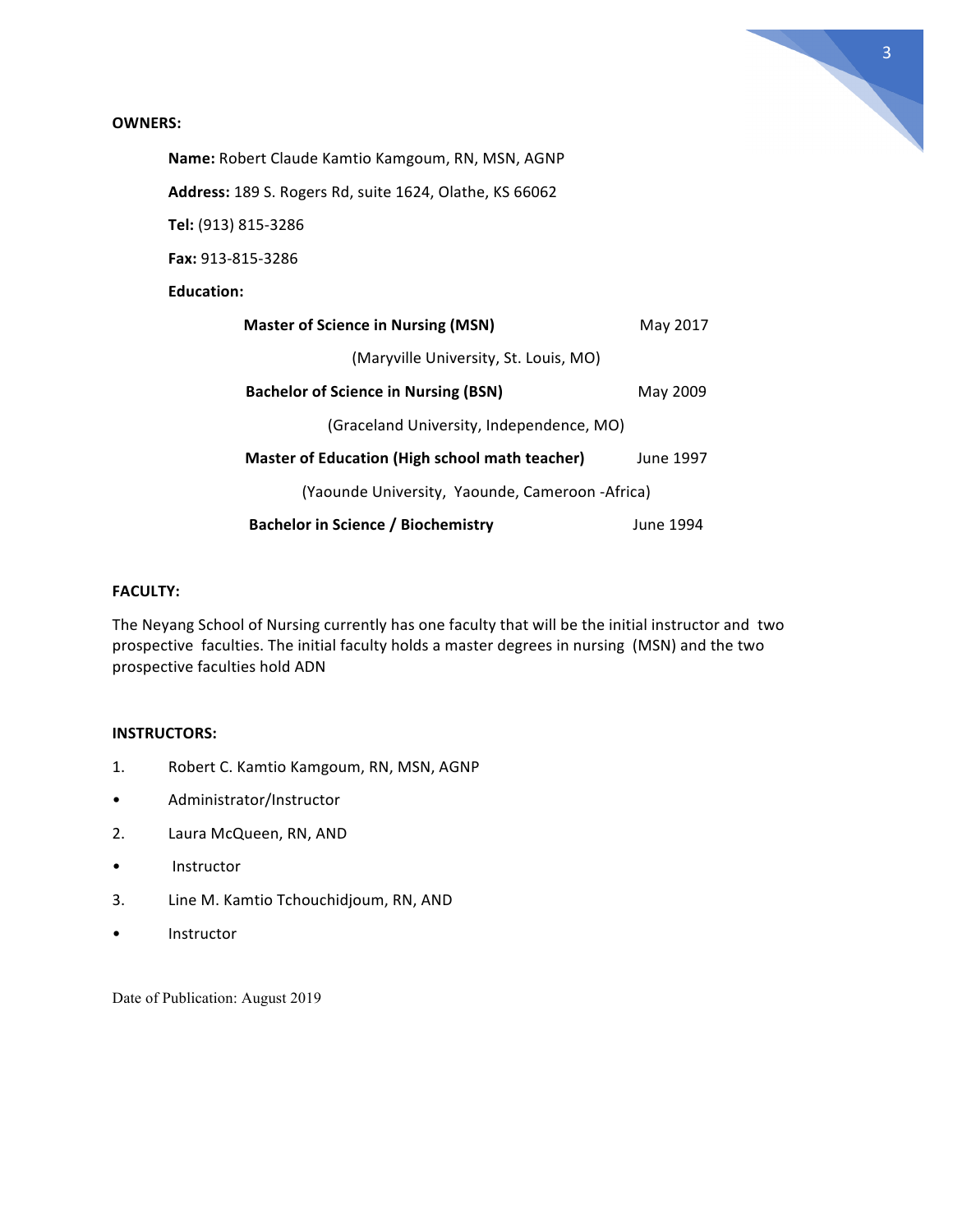#### • **Mission**

The mission of Neyang School of Nursing is to provide quality educational programs to individuals dedicated to make the difference in the life of others strengthen the employment opportunities in health care in general, and in nursing profession in particular.

# • **Vision**

In Neyang School of Nursing, we believe that whether you are looking for a new career or just want to start one, that nursing is the profession that will help you fulfill your dream and prepare you for an accomplished life or future. At the Neyang School of Nursing we will give you the tools not only to build on, for a brilliant future in healthcare and in Nursing profession, but all you need to start impacting the life of individuals in our community right now.

# • **Philosophy**

Neyang School of Nursing was created on the premise that the improvement of the general health of our population and the solution to healthcare professional shortage in our country start by quality education and that nursing is the embodiment of caring. For as long as any individual possess that caring ability we believe that the Neyang School of Nursing is the place for excellence that build a foundation for successful nursing career and for an impactful life.

# • **Location**

The Neyang School of Nursing is located at 189 S. Rogers Rd, Suite 1624, Olathe, KS 66062, right behind Bank of America on Santa Fe. by Highway 35.

# • **Equipment**

The facility cover about 1750 square feet with spacious classroom, breakroom and learning lab. Classroom equipment include white boards, overhead projectors, Internet connections, and computer projectors. Anatomical charts, hospital beds and other appropriate OSHA equipment, and anatomical manikins are available to be used during labs sessions.

## • **List of Approval**

The Neyang School of Nursing by the time it operates will be approved by the Kansas Board of Regent, and its program by the Kansas Department of Aging. As the approval by other institution will be available we will update this non exhaustive list immediately.

# • **Programs of Study**

To serve the needs of individuals interested in nursing careers at different levels, the Neyang School of Nursing will be offering the following programs: Certified Nurse Aide and Certified Medication Aide

#### • **Requirements for Admission**

All students who apply for admission to the Neyang School of Nursing must be at least 16 years old, or a High School graduate, and most meet any additional requirements set for by the school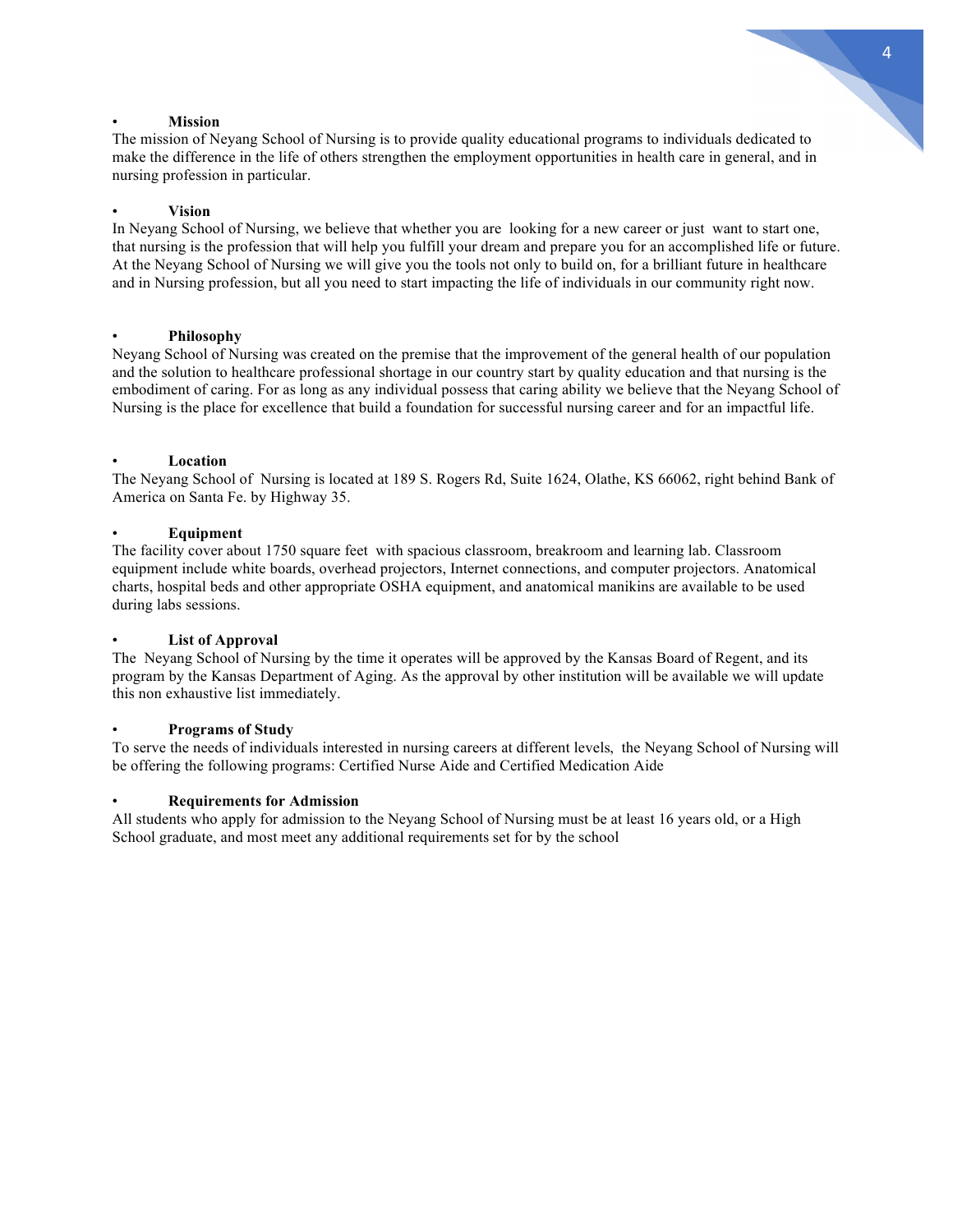

# **Admissions Policies and Procedures**

Evidence of High School graduation, or successfully pass GED must be presented during the admission process. All applicants to the Neyang School of Nursing will need to sign an enrollment agreement, pay a \$20.00 application fee, and complete all financial arrangements prior to starting classes.

# • **Prior Education Transfer Credits**

All students with prior post-secondary education who wish to transfer credits must submit transcripts for review prior to enrolling at Neyang School of Nursing. Course work with a grade of C or better from accredited colleges or universities will be accepted.

## • **Immunizations and Health Insurance**

It is require for applicant for Neyang School of Nursing programs to show a negative PPD test within 6 month or a negative chest x-ray within three years to rule out TB. Other immunizations maybe required depending on the clinical facility policies. Documentation of required immunizations must be presented to the office of admission before starting clinical classes.

# • **Background Checks**

Applicants with prior felony or serious misdemeanor convictions may not be allowed to participate in clinical coursework and therefore may not be able to complete their program.

# • **Clinical Schedules/requirements**

Clinical coursework is a critical component of health care education. Students should be prepared to travel on their own to clinical sites throughout the extended metropolitan area, and surrounding rural areas. Students may be scheduled to attend clinical at sites with a variable schedule that can include hours on the weekends, at night, or during the day. Clinical classes may meet for regular nursing shifts that can be up to 8 consecutive hours. Students who miss clinical hours may not be able to make them up and may not be able to successfully complete their programs.

# • **Essential Functions of Student/ Student responsibility**

Students will participate in clinical courses and need to have adequate sensory and motor skills to perform the essential functions of nursing. These functions include walking, lifting and turning patients, and activities requiring repetitive movements. Consistent with OSHA standards, applicants should also be aware that nursing is an occupation that requires performance of tasks which may involve exposure to potentially infectious materials such as blood or body fluids. Applicants with any questions or concerns about their ability to participate should obtain a physical examination from their physician before enrolling. Students may be asked to provide copies of health statements or examinations for clinical sites.

# • **Refusal to Care**

Per the American Nurses Association Code for Nurses, "The nurse provides services with respect for human dignity and the uniqueness of the client, unrestricted by consideration of social or economic status, personal attributes, or the nature of health problems." Students will spend time in the clinical setting. The faculty will supervise students during their clinical rotations and ensure students are not functioning beyond their scope of practice or level of knowledge. Faculty will assign (or assist in the selection of patients) that will reinforce and allow the student to relate theory to practice. As a result students will be exposed to many diverse patient situations. The student may be assigned, therefore, to a patient with whom he/she may have some moral or personal conflict.

#### • **Students Seeking Reasonable Accommodation**

Reasonable accommodations for students will be made on an individual basis. Any student, who seeks accommodations for any disability to fully participate in the programs at the Neyang School of Nursing, is responsible for making their needs known during the admission process. Documentation to support any disability must be presented to the Director of Education.

# • **Application Review and Acceptance**

Applications are reviewed as soon as all required documents are received. Completion of prior coursework, an applicant's total academic background, scores on entrance tests, and experience in health related jobs may be considered in the admissions process. The review of applications is discretionary and acceptance or denial decisions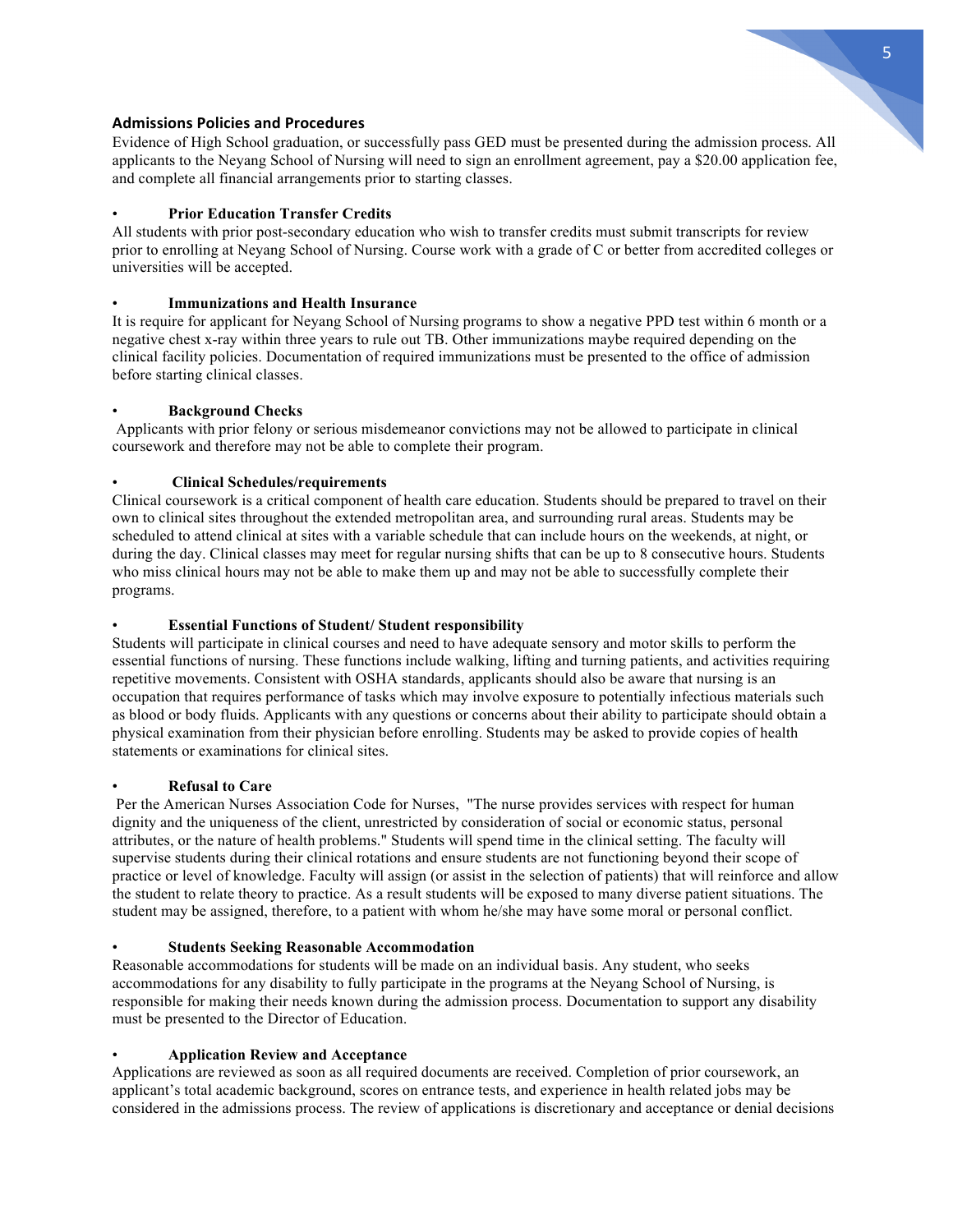are not subject to appeal. Late enrollments are not permitted. Successful applicants will be accepted on a first come, first served basis, and will be notified of acceptance when admissions requirements are met and all financial arrangements are complete. Applicants who are not accepted will receive a full refund of any tuition paid. All courses are taught in English. Students must be able to read, write, and speak fluently in English. These abilities will be determined through the admissions process. The college does not offer English as a Second Language courses.

# **Program Requirements**

# • **Certified Nurse Aide Program (C.N.A)**

Applicants to the CNA program are required to be 16 years of age or older. Successfully complete preadmission testing. Provide documentation of a negative PPD TB skin test within the last six months or negative chest x-ray within the last three years.

# • **Certified Medication Aide Program (C.M.A)**

Applicants to the CMA program are required to be 18 years of age or older, MUST have an active C.N.A. certificate. Successfully complete preadmission testing. Provide documentation of a negative PPD TB skin test within the last six months or negative chest x-ray within the last three years.

# • **Certified Nurse Aide Refresher Program (C.N.A Refresher)**

This course is designed for Kansas CNA's who have not met the requirements that they have been employed to perform nursing tasks in the past 24 consecutive months. This course consists of five hours didactic training and five hours laboratory/clinical. The following topics are all covered in the didactic portion of the course:

› The nurse aide responsibility in the health care delivery

- › Communication
- › Resident's rights (including preventing and reporting ANE)
- › Safety (including Heimlich Maneuver)
- › Infection control (including Hand Washing)
- › Bed making
- › Personal care skills (including feeding, bathing, dressing, elimination needs and skin care)
- › Transfers, positioning and turning
- › Measurements and recording of vital signs

# • **Certified Medication Aide Update Program (C.M.A Update)**

This course is designed to provide the continuing education required for the Certified Medication Aide (CMA) to maintain certification.

- › Describe any changes that occur in the role and responsibilities of a Certified Medication Aide.
- › Determine appropriate techniques in caring for supplies and medications.
- › Describe the proper administration of all types of medications.
- › Identify new medications and effects of these medications on body systems.

Academic Policies and Procedures

# • **Class Times**

Typically, day classes are scheduled between 7:00am and 2:30 pm., Monday through Sunday. Night classes are scheduled generally from 4:00pm. to 9:00 pm, three to five nights per week. Clinical course hours may vary, and may include nights and weekends shifts up to 12 hours. Business hours of the school are between 9 am to 5 pm Monday through Friday. Weekends are available by appointments.

# • **Academic Calendar**

The Neyang School of Nursing operates on a two semesters and summer. A semester is 16 weeks and summer is 8 weeks. An academic calendar showing term dates and holidays is at the back page of this catalog (page 14).

#### • **Instructional Methods**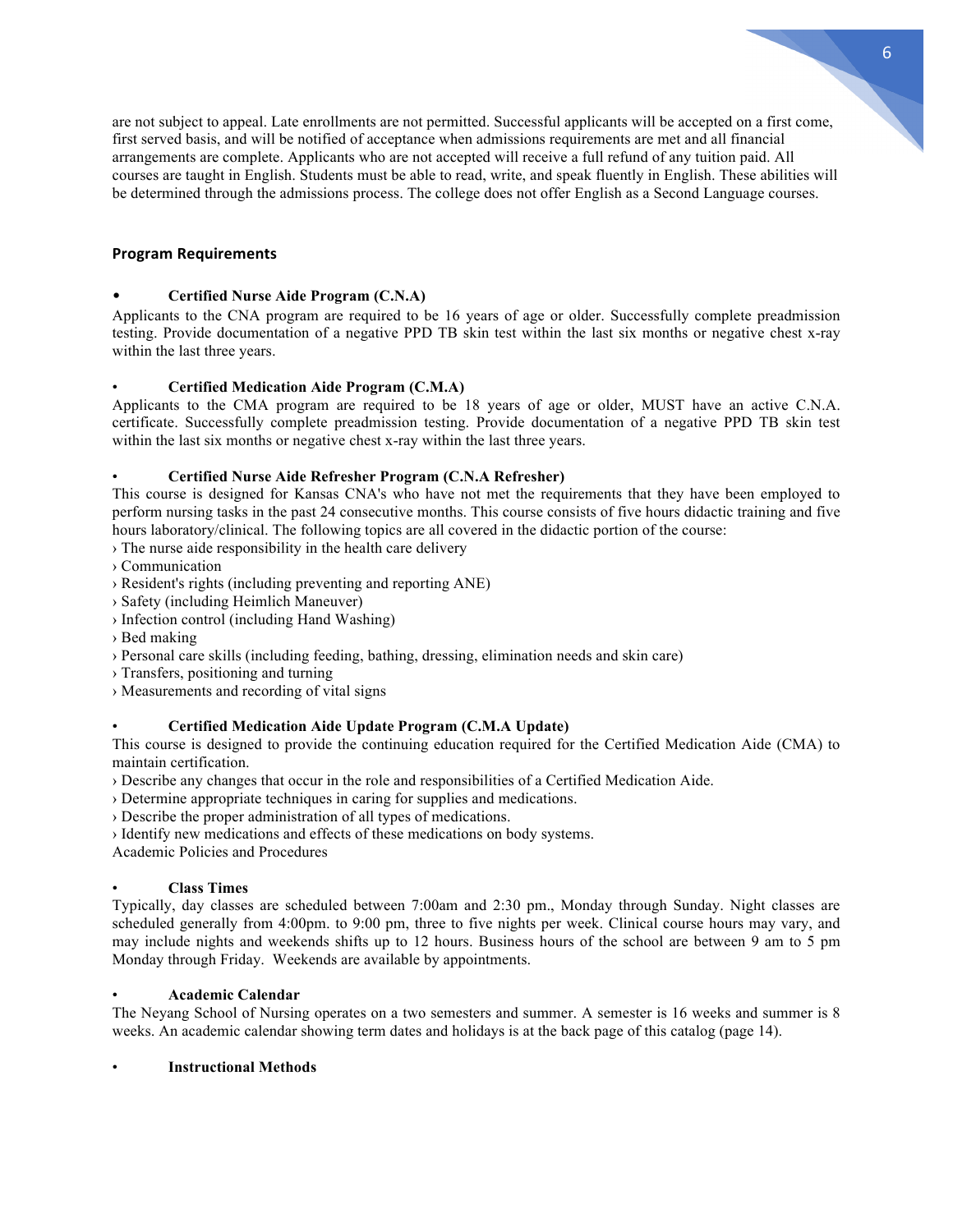The Neyang School of Nursing uses a variety of instructional methods. These include classroom lecture or presentation, instructor-led discussion and interactive or hands on learning approach in laboratory and clinical classes.

# • **Required Study Time**

Health care field is a demanding profession. For a student to be successful it is important to invest time on reading and studying program materials. Students are expected not only to complete all assignments but also to spend significant time studying each day, in addition to class time.

# • **Grading Standards**

Students must pass all classes/tests with a grade of "C" or better. Numeric score and grade points are assigned as follows:

#### EQUIVALENT INDEX POINTS/ GRADE PERCENTAGE GRADE

| $A = 90 - 100$ | $W = Withdrawal$ |
|----------------|------------------|
| $B = 80 - 89$  | $R =$ Repeat     |
| $C = 75 - 79$  | $I = Incomplete$ |
| $D = 60 - 74$  | $P = Pass$       |
| $F = 59$       |                  |

# • **Satisfactory Academic Progress Policy**

Students are advised of their academic progress during each class by faculty and Program Directors. Students who are unable to complete their program in the originally scheduled time will be advised pursuant to the Course Withdrawal or Failure Policies. Students, who receive grades below "C" after three attempts, are not making satisfactory academic progress and will be dismissed from the course. Students are responsible for monitoring their academic progress in all classes based on grade reports and college policies. Students with questions about their academic standing should meet with their faculty members and Director of Education for counseling and guidance.

#### • **Incomplete**

A student may receive a final course grade of incomplete if for special cause or administrative reasons, the course instructor determines the student is entitled to additional time to complete course requirements. The instructor will note the reasons for the "I" and set a time limit for course completion. The "I" will become an "F" if the student does not complete the requirements of the class by the deadline.

#### • **Grade Reports**

Students may obtain grade reports showing their final grade on the last day of the course.

#### • **Class Audit Policy**

A student who wishes to audit a class must register and pay the full tuition rate. Auditors are subject to class regulations but are excused from evaluation and required assignments. Once enrolled, students may not change from audit to credit status.

#### • **Attendance**

Any profession requires dedication for success. Students are expected to develop the same professional attitude and commitment required of practicing professionals. Students are required to attend all classes to develop the skills and knowledge necessary for their success. Absences are difficult to make up, especially for labs and clinical classes,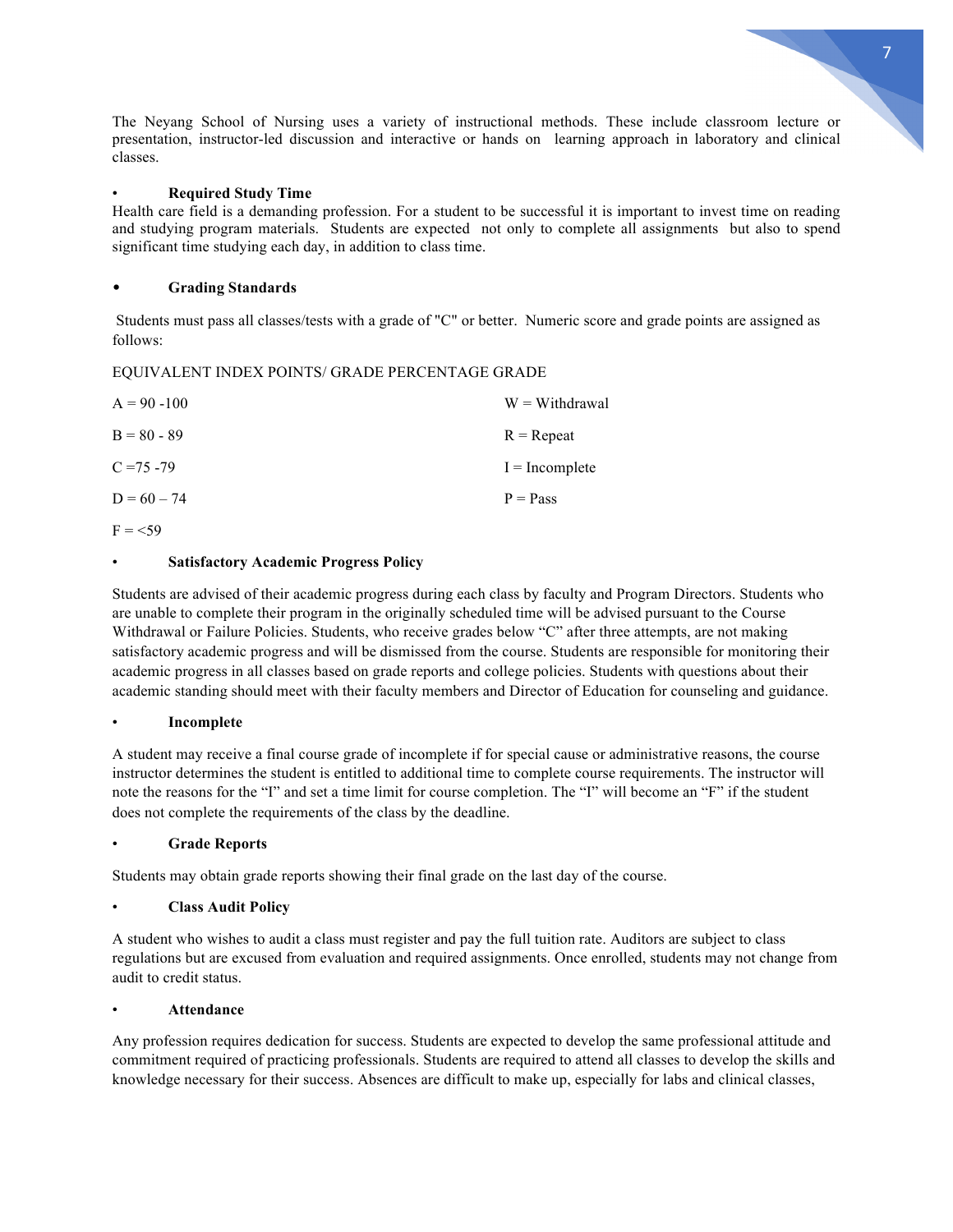and excessive absences may lead to disciplinary action up to and including course failure or dismissal from the school. An absence from more than 10% of any clinical class is considered grounds for dismissal.

# • **Make-up Work**

Any coursework not completed on time must be made up within 5 days of the original due date, excluding weekends and national holidays. All late work will be penalized 5 points a day and if work is not received by the fifth day a grade of F will be assigned. Only the Director of the Program may make exceptions to this policy, or award an incomplete, based on extraordinary circumstances such as illness or injury.

# • **Course Withdrawal or Failure**

Neyang School of Nursing programs have sequential courses, and failure or withdrawal from courses may prohibit successful completion of the student's program in the originally anticipated time. Failure of any clinical course may prohibit a student from progressing further until that course is repeated. Any student who fails or withdraws from a course will need to repeat the course successfully to be eligible for graduation. Students will incur additional charges for repeated courses. A student who withdraws from a class after completing more than 25% of the class will incur full charges for the class.

# • **Class Withdrawal and Program Drop Procedure**

If a student considers withdrawing from, the student should contact his or her instructor. Instructor will meet with the student to discuss if, how, and when the student may continue in his or her program.

In extreme circumstances (i.e., a disciplinary problem), Director of Education (DOE) may initiate an administrative withdrawal. The student remains responsible for the tuition owed in this instance.

# • **Changes in Program or Policies**

The Neyang School of Nursing reserves the right to make reasonable changes in its programs, materials, policies, and schedules, at any time, to improve its operations as deemed necessary by the school administration or as required by state and federal approval and or accrediting policies.

# Leave of Absence (LOA)

A student with a verifiable personal or family medical situation that interrupts his or her training may request a leave of absence. A leave of absence shall not be for more than one term and must be requested in writing by the student and approved by the Director of the Program. An administrative leave may also be granted where the School is unable to schedule a student into a required class. A student on a LOA remains obligated on all financial arrangements with the School. A student who fails to return as scheduled from a LOA will be dropped as of the date they were to restart classes.

# • **Withdrawal from the School**

To withdraw from the School after classes have begun, a student should notify his or her Program Director in writing. If no written notice is furnished, the student may be officially withdrawn from the School following 14 consecutive scheduled class days of absences. Partial transcripts of work completed will not be issued until all obligations to Neyang School of Nursing have been satisfied.

# • **Graduation Requirements**

To graduate, students must successfully complete all courses in their program, have a cumulative GPA of "C" or better within the prescribed time frame, return all school property, and be current on all financial obligations. Successful graduates will be awarded a certificate.

# • **Transcripts**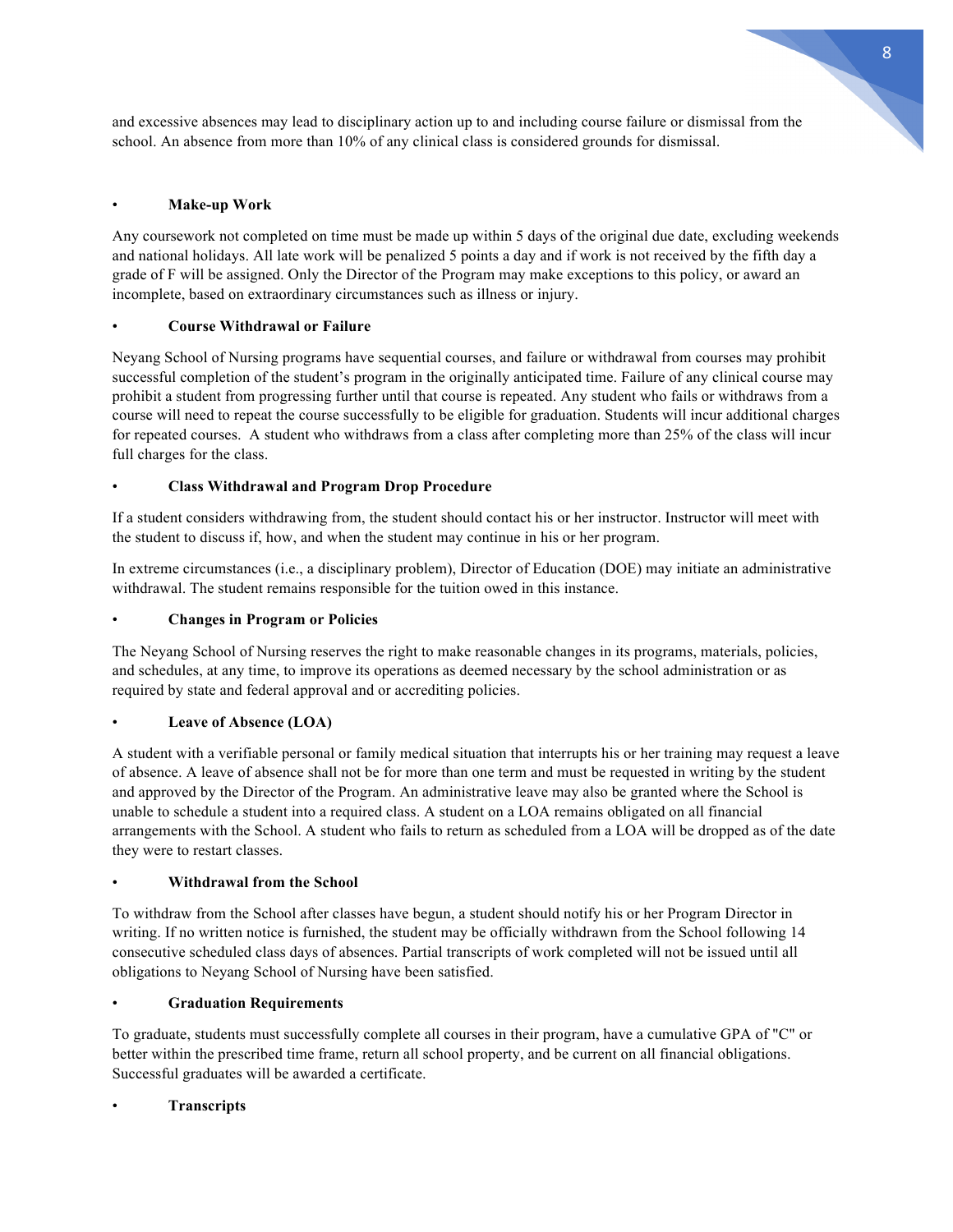Transcripts are available from the school upon written request or authorization of the student. A fee of \$5.00 is charged for each transcript. No transcript is released if the student has financial obligations to the school.

# • **Transferability of Credit**

Neyang School of Nursing does not guarantee the transferability of its credits to any other educational institution. All questions about the transferability of credits need to be directed to the receiving institution. Transfer credits will be accepted from accredited colleges and universities. Official transcripts must be submitted directly from other colleges and universities to the Neyang School of Nursing.

# • **College Holidays**

Classes are not held on the following holidays:

- $\bigoplus$  New Year's Day
- $\bigoplus$  M.L. King Junior's Birthday
- $\bigoplus$  Good Friday and Easter Sunday
- $\Box$  Memorial Day
- $\Box$  Independence Day
- $\Box$  Labor Day
- $\bigoplus$  Thanksgiving Day and the day after
- $\bigoplus$  Christmas Day

At the discretion of the College other holidays may be observed. Please refer to the Neyang School of Nursing academic calendar.

# • **Cancellation of Classes**

Neyang School of Nursing may cancel classes for inclement weather or other events that make operations difficult. The School may also cancel any class, course or program, for which there is insufficient enrollment or for other reasons as the administration deems necessary.

# **Student Services**

# • **Student Advising**

Academic advising is available to all students on or before registration and throughout the student's program by arrangement with the Director of Education. The Neyang School of Nursing does not provide counseling for personal issues, and students requiring professional assistance will be referred to professional counseling or human services agencies within the community.

# • **Career Services/ Job Placements services**

The Neyang School of Nursing offers career services assistance to all students who have met the requirements for graduation. These services include résumé and cover letter writing, interviewing techniques and tips on identifying jobs and job search strategies. These services are offered to all graduates who seek assistance for first or subsequent job searches. The college provides these services at no cost to students. Career services offered by the college do not indicate an obligation on the part of the school to guarantee employment of graduates, or job placement.

# • **Health Services**

The Neyang School of Nursing does not provide health services or health insurance for students. Students need to be sure to have adequate health insurance coverage which may be required for participation at clinical sites. Students are responsible for all costs of medical services they require. Students should call 911 for emergency situation.

# • **Library Resources**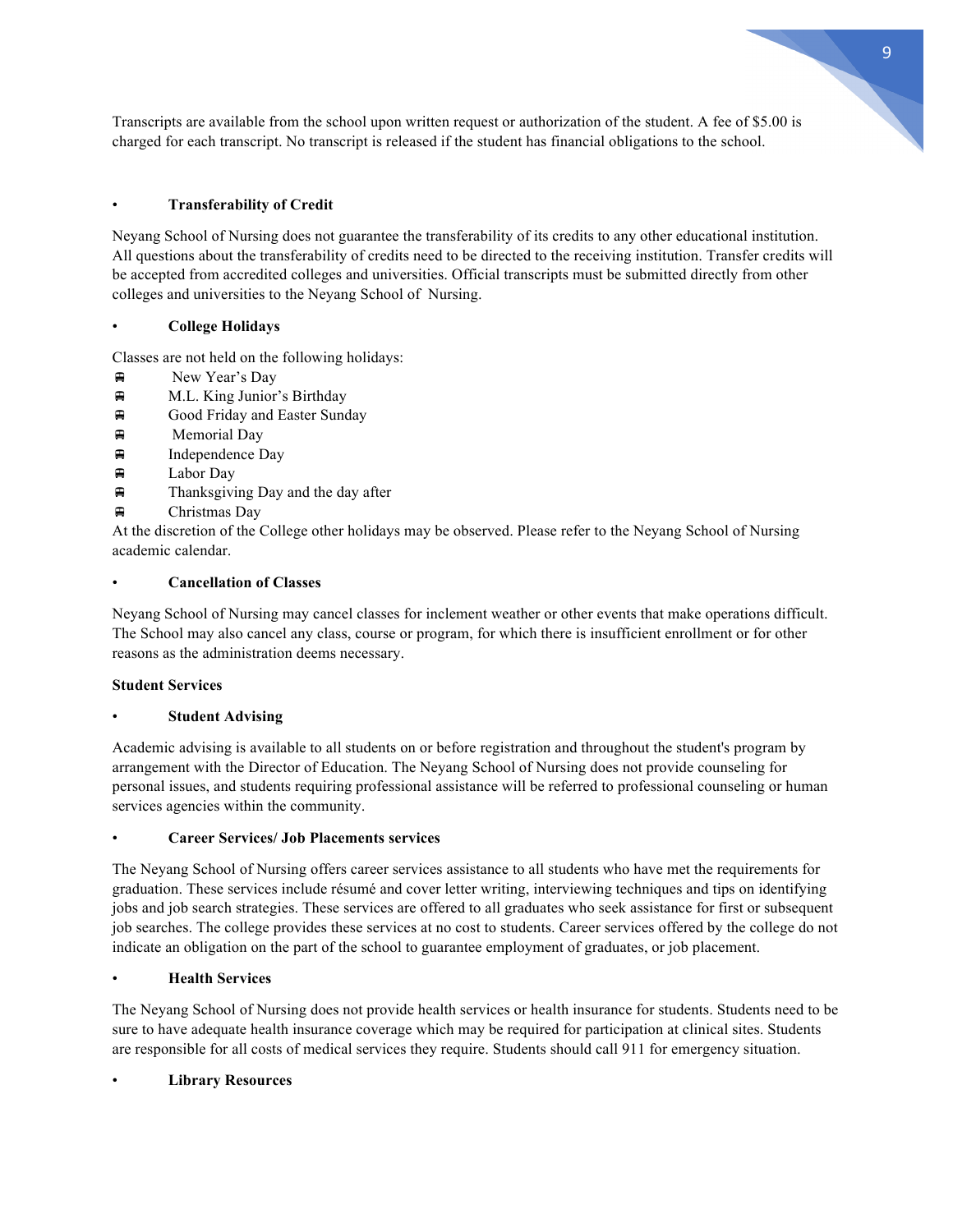There are considerable resources and materials available or student in our library for additional reading. Students can make arrangement with the secretary to have access to that additional materials and no cost.

# • **Institutional Rules: Privacy Rights and Access to Education Records**

The Neyang School of Nursing respects the rights and privacy of its students and acknowledges its responsibility to maintain confidentiality of personally identifiable information. The Family Educational Rights and Privacy Act of 1974, (FERPA) is a Federal law that allows students to review certain educational records maintained by Kansas College of Nursing and restricts how those records are accessed and used by the school personnel and others.

# • **Non-Discrimination Policy**

The Neyang School of Nursing encourages diversity and welcomes applications from all minority groups. The NSN does not discriminate on the basis of race, color, religion, ancestry, national origin, age, no disqualifying disability, gender, sexual orientation, marital status, or veteran status in the acceptance of students or in the operation of the school. Sexual harassment is prohibited discrimination under this policy. Any student who feels he or she has been discriminated against or harassed should promptly notify the Director of the Program. The Director of the Program, or his or her designee will investigate any complaint and may recommend disciplinary action up to and including termination from College for the offending person.

# • **Student Dress Code**

Professional appearance and attire is important in any profession and is required of caregivers. Students' are expected to practice the good personal hygiene habits demonstrated by professionals on the job. Accordingly, Kansas College of Nursing has adopted standards for faculty and students established by the Alliance for Clinical Education (ACE) for nursing programs. The standards required for attendance for clinical classes are as follows:

# Hair

w Clean, well-groomed, and off the shoulders. Beards, mustaches, and sideburns must be neat, trimmed, and well-groomed. Extreme hairstyles and unnatural/exotic colors are not acceptable. Hair styles should be conservative for a professional appearance.

# Jewelry

I Jewelry should be professional in appearance. The amount of jewelry worn should not be excessive. Visible body piercing with adornments other than one stud per ear is not acceptable. Jewelry should not come in contact with patients, the work area, or be such that it may cause a safety issue.

# Cosmetics

I Heavy use of makeup, lotions, perfumes, colognes, and aftershaves is not acceptable. Heavy scent of tobacco, food, and other products may be offensive and is not acceptable.

# Clothing

 $\mathbb{I}$  The Neyang School of Nursing uses navy blue scrubs which can be purchased at the school or at any store of your convenience. No Cuffs, Knits, Stirrups, Jeans or Sweats may be worn at clinical site. Uniforms must be professional in design, clean, wrinkle –free and in good repair. Scrubs Jackets (white and navy blue color only) may be worn for warmth.

# Tattoos

I Visible tattoos must be covered.

# Footwear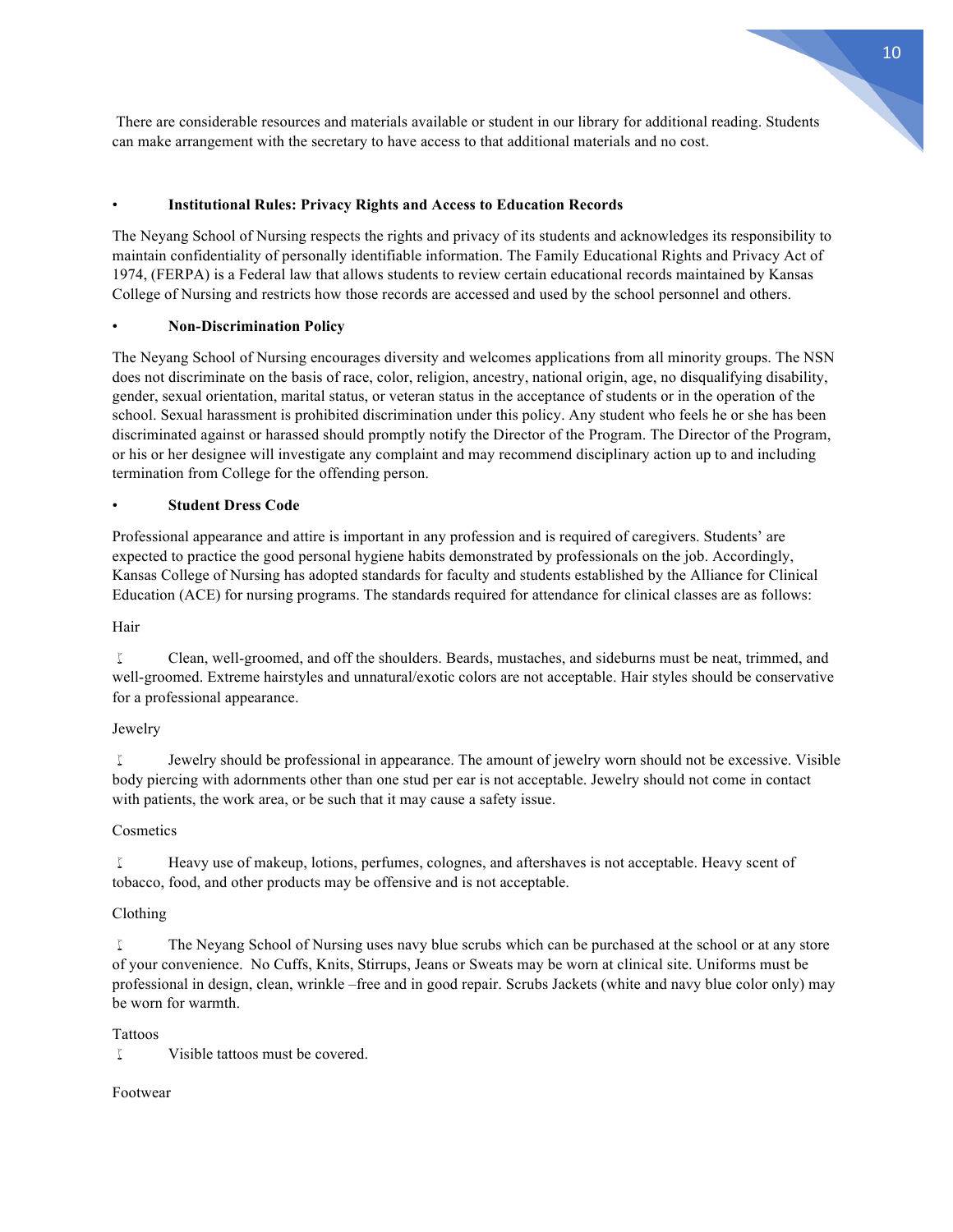I Shoes and socks must be worn. Shoes must be clean and in good repair. No clogs, Sandals or boots.

#### Nails

I Nails must be kept clean and short. Nails are to be no more than  $\frac{1}{4}$  inch above finger pad. No artificial nails may be worn. (Long Term Care/Hospital mandate) the appropriateness of polish will be determined according to facility policy. Clinical sites may have additional requirements that students will need to adhere to.

# • **Campus Safety and Security**

A safe campus can only be achieved through the cooperation of students, faculty, and staff. Anyone on campus should report any crime, suspicious activity or other emergencies on campus to the administrator and to Kansas Law Enforcement. Any student who is a witness or victim of a crime should immediately report the incident to the local police department. In an emergency call 911.

# • **Personal Property**

The Neyang School of Nursing assumes no responsibility for loss or damage to students' personal property on School premises.

# **Student Conduct Policy**

All students are expected to act maturely and to respect other students and members of the faculty, staff, and administration. Students need to adhere to, and should report occurrences of any of, the following prohibited conduct: or behavior that is disruptive in the classroom, or to activities in school or clinical sites, including any use of cell phones, pagers or other electronic devices, sleeping in class, coming and going to the classroom or clinical sites at other than scheduled break times, or failure to comply with requests of faculty for classroom management Use or sale of alcohol, controlled substances, or any tobacco products on the school premises or on clinic sites; or bringing animals or children to in class; or committing any acts of violence or making threats to any other student or School personnel, or bringing any weapons, concealed or otherwise, onto school premises or clinic sites. If misuse of electronic equipment, copiers, faxes, email accounts, or internet services, including viewing any material, or sending any message, that is obscene, harassing or threatening to any individual. Students in violation of any school policy during class time may be excused immediately from the classroom, and may also be subject to disciplinary action up to and including termination from the Neyang School of Nursing.

## **Academic Integrity Policy**

Participation in programs at the Neyang School of Nursing carries with it the obligation of students and faculty to aspire to the highest standards of academic integrity and ethical behavior in all classrooms, lab, clinical, and other college activities. Aspiring to the highest standards is critical to the success of our academic programs and the success of our graduates in their chosen profession. Students are expected to aspire to the same high level of ethics and professionalism that is demanded of licensed professionals. This requires students to conduct themselves as professionals and to fully engage the learning process by fully preparing for all classes and participating in classroom discussions and activities. Violations of this policy by students may be found whenever a student has, or has attempted to, gain an unfair academic advantage. Such activities may include, but are not limited to, unauthorized use of notes or materials in exams, copying the work of others or plagiarism, submitting the work of another for credit, forging or altering assignments, allowing others to copy or use work that is not their own, or providing answers to graded assignments to others. There cannot be a list of all prohibited conduct, and in aspiring to the highest levels of honesty, it is important that students always act to avoid even the appearance of impropriety and not simply look to a specific list of rules that cannot be violated. For example, students are expected to clearly determine and understand the policies of faculty members regarding collaboration on assignments or the use of notes or materials during examinations, before making assumptions about what they can properly do. Faculty members are expected to aspire to the same high level of ethics and professionalism that is demanded of licensed professionals. Faculty members are expected to conduct themselves as professionals and to provide students with an education in a professional environment of respect and fair treatment. This includes, but is not limited to, a faculty obligation to: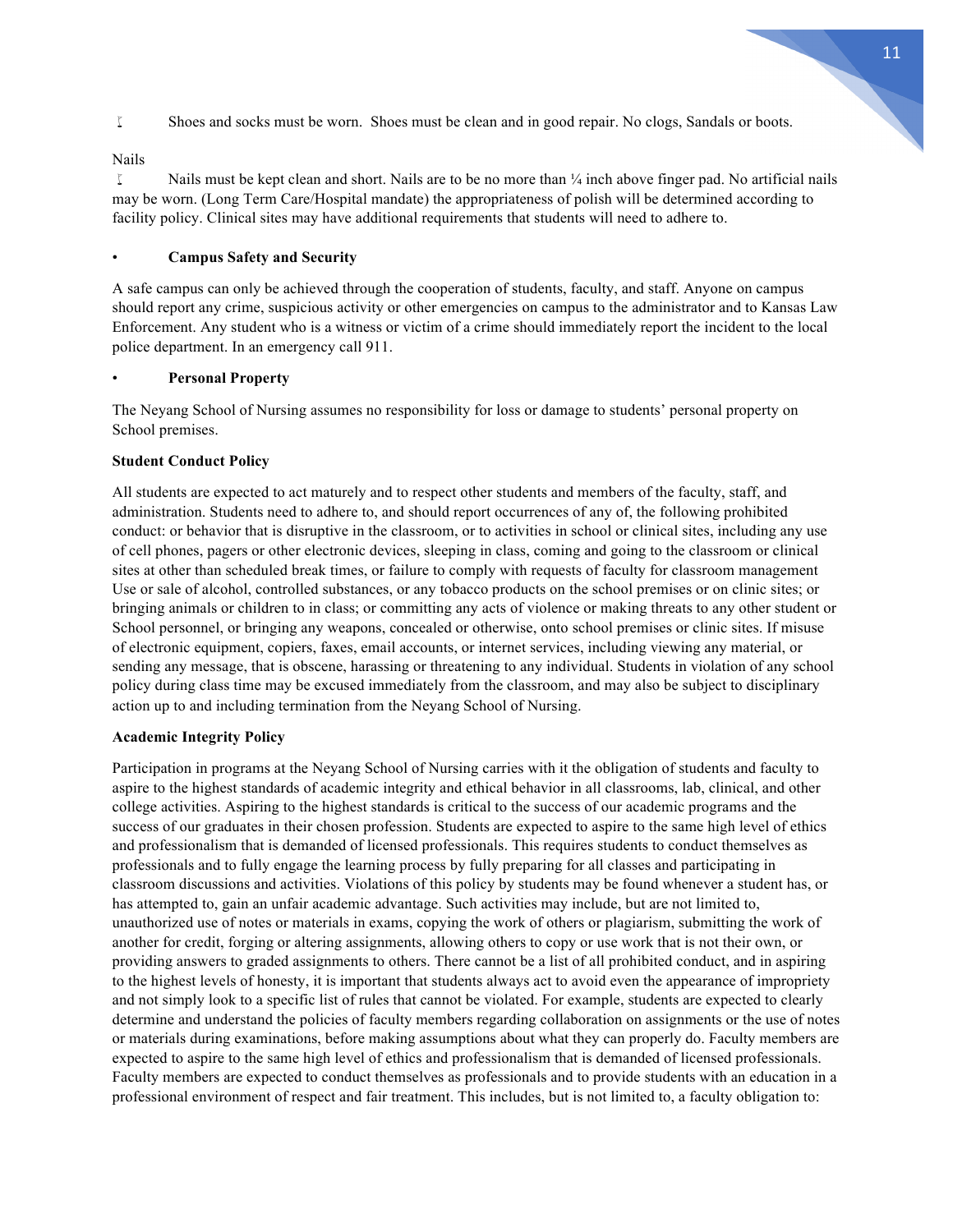provide fair and objective evaluation of academic work; use a syllabus for each class outlining course outcomes, faculty expectations, and evaluative methods; treat students with respect and freedom from harassment, unfair treatment, or discipline not in compliance with college policies; be prepared for all classes and return assignments in a timely manner; and be available to students to discuss academic progress and provide academic counseling outside the classroom.

# **Student Grievance Procedure**

Questions or concerns that students may have can typically be resolved by discussion with college staff. If a student has a concern, the student should initially address the concern with the instructor or staff member involved. If addressing the issue at that level does not result in a satisfactory resolution, the next step is to talk with the Director of Education. If the complaint or grievance cannot be resolved through the school internal process, the student may contact the Kansas Board of Regents. The address to file complaints is as follows:

Kansas Board of Regents 1000 SW Jackson # 520 Topeka, KS 66612- 1368 Tel 785-430 -4240 www.kansasregents.org

# **Tuition and fees**

#### **Tuition**

The Neyang School of Nursing charges tuition by program of study. Individual courses are charged on per credithour basis. A detailed presentation of current costs, fees, and charges by program is presented on the enrollment agreement.

# • Financial Aid

Prior to applying for admission to the Neyang School of Nursing, applicants should explore resources available to help them finance their education. At this time, the Neyang School of Nursing does not participate in the Federal student loan; grant programs, or programs offered by the Veterans Administration.

# • Tuition Refund Policy

All refunds are paid within thirty days from the effective date. The effective date is the date on which the college receives notice of the student's intention to withdraw from the School or the date on which the student violates college policy providing for termination or the date the student fails to return from an approved leave of absence, whichever is earlier.

Refunds are calculated from the last date of recorded attendance and are based upon the following policy statement.

1. A full refund of all money paid if the applicant is not accepted by Neyang School of Nursing.

2. A full refund, without penalty, if the applicant withdraws or cancels enrollment within three business days of signing an enrollment contract and prior to attending classes. After this three day cancellation period and before starting classes, the lesser of \$50.00 or twenty-five percent of the contract price shall be retained by the school for any student who does not commence classes.

3. Once a student starts classes and withdraws or is terminated for any reason, the following refund schedule will apply, minus the registration fee and a \$100.00 administrative fee:

a. Within the first ten percent of the program, a refund of ninety percent of the enrollment contract price.

b. After ten percent but within the first twenty-five percent of the program a refund of seventy-five percent of the enrollment contract price.

c. After twenty-five percent but within the first fifty percent of the program a refund of fifty percent of the enrollment contract price.

d. After fifty percent but within the seventy-five percent of the program a refund of twenty-five percent of the enrollment contract price.

e. After completing seventy-five percent of the program, a student shall not be entitled to a refund and shall be obligated for the full price of the program.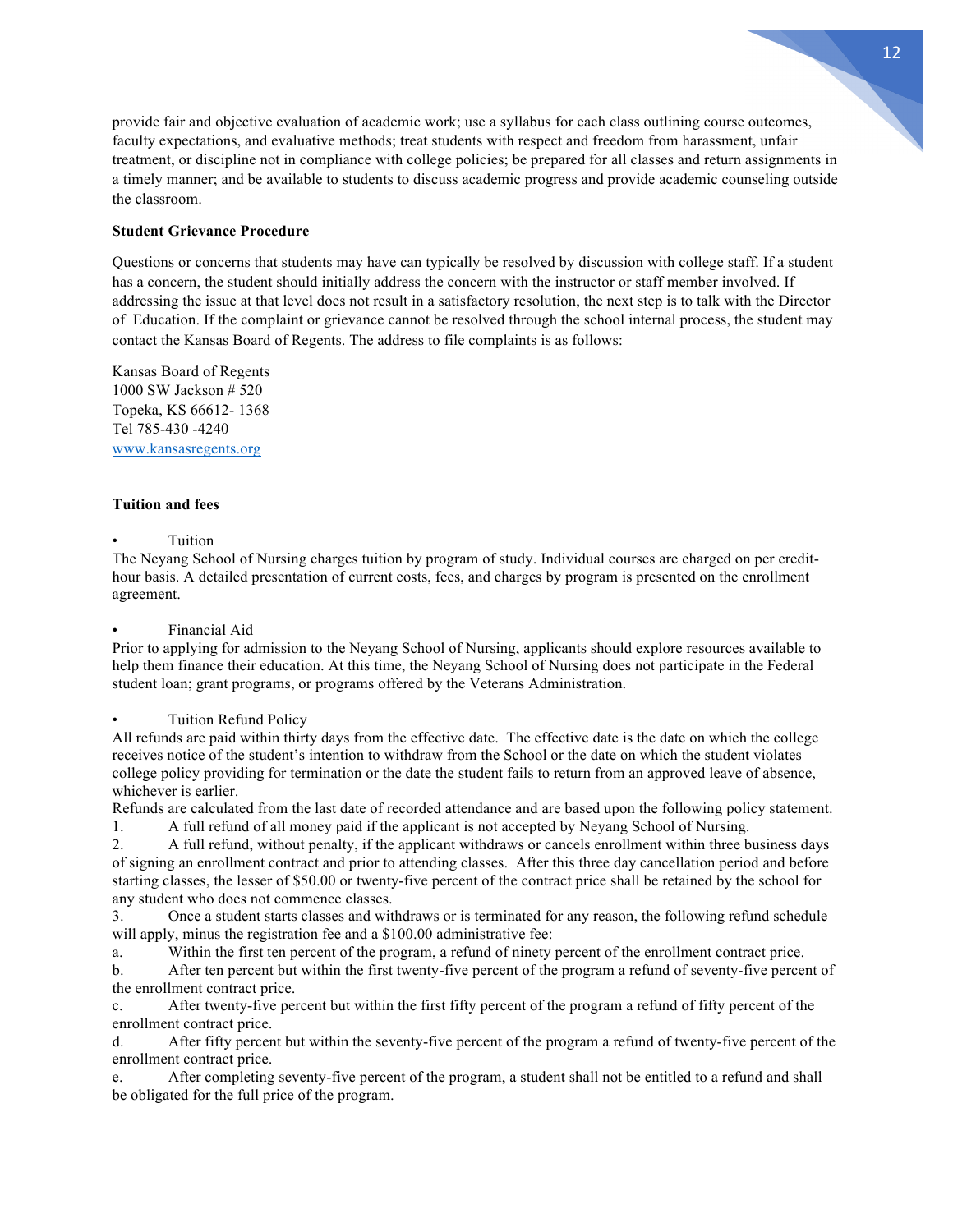

f. All refund calculations are based on tuition charges only.

The above calculations are performed on the basis of contact hours for the Allied health program and on the basis of weeks of attendance for all other programs. Granting of credit for previous training shall not impact the refund policy above.

Postponement of Start Date

Postponement of a starting date, whether at the request of the school or the student, requires a written agreement signed by the student and the school. The agreement must set forth:

a. Whether the postponement is for the convenience of the school or the student, and;

b. A deadline for the new start date, beyond which the start date will not be postponed. If the course is not commenced or the student fails to attend by the new start date set forth in the agreement, the student will be entitled to an appropriate refund of prepaid tuition and fees within 30 days of the deadline of the new start date set forth in the agreement, determined in accordance with the refund policy.

# **Curriculum**

#### • **Allied Health Courses**

CNA 90 hrs

§ The CNA has the privilege of meeting the basic needs of our citizens who need it most. This satisfying profession can be a prerequisite for the nursing program, or a standalone opportunity. With opportunities for clinical practice in area of long term care facilities.

CMA 75 hrs

§ Prepares the student to perform the fundamental skills of the medication aide. Medication administration, treatments, etc.

CNA Refresher 10 hrs.

§ This course is designed for Kansas CNA's who have not met the requirements that they have been employed to perform nursing tasks in the past 24 consecutive months. This course consists of five hours didactic training and five hours laboratory/clinical.

CMA Update 10 hrs.

§ This course is designed to provide the continuing education required for the Certified Medication Aide (CMA) to maintain certification.

#### **Tuition and Fee schedules**

#### **Programs:**

|               | Certified Nurse Aide Program             |  |
|---------------|------------------------------------------|--|
| m             |                                          |  |
| e             |                                          |  |
| ⊕             |                                          |  |
|               | Certified Medication Aide                |  |
| en            |                                          |  |
| e             |                                          |  |
| ⇔             |                                          |  |
|               | Certified Nurse Aide Refresher Program   |  |
| e             |                                          |  |
| m             | Tuition\$130.00                          |  |
|               | Certified Medication Aide Update Program |  |
| e             |                                          |  |
| $\rightarrow$ | Tuition\$100.00                          |  |